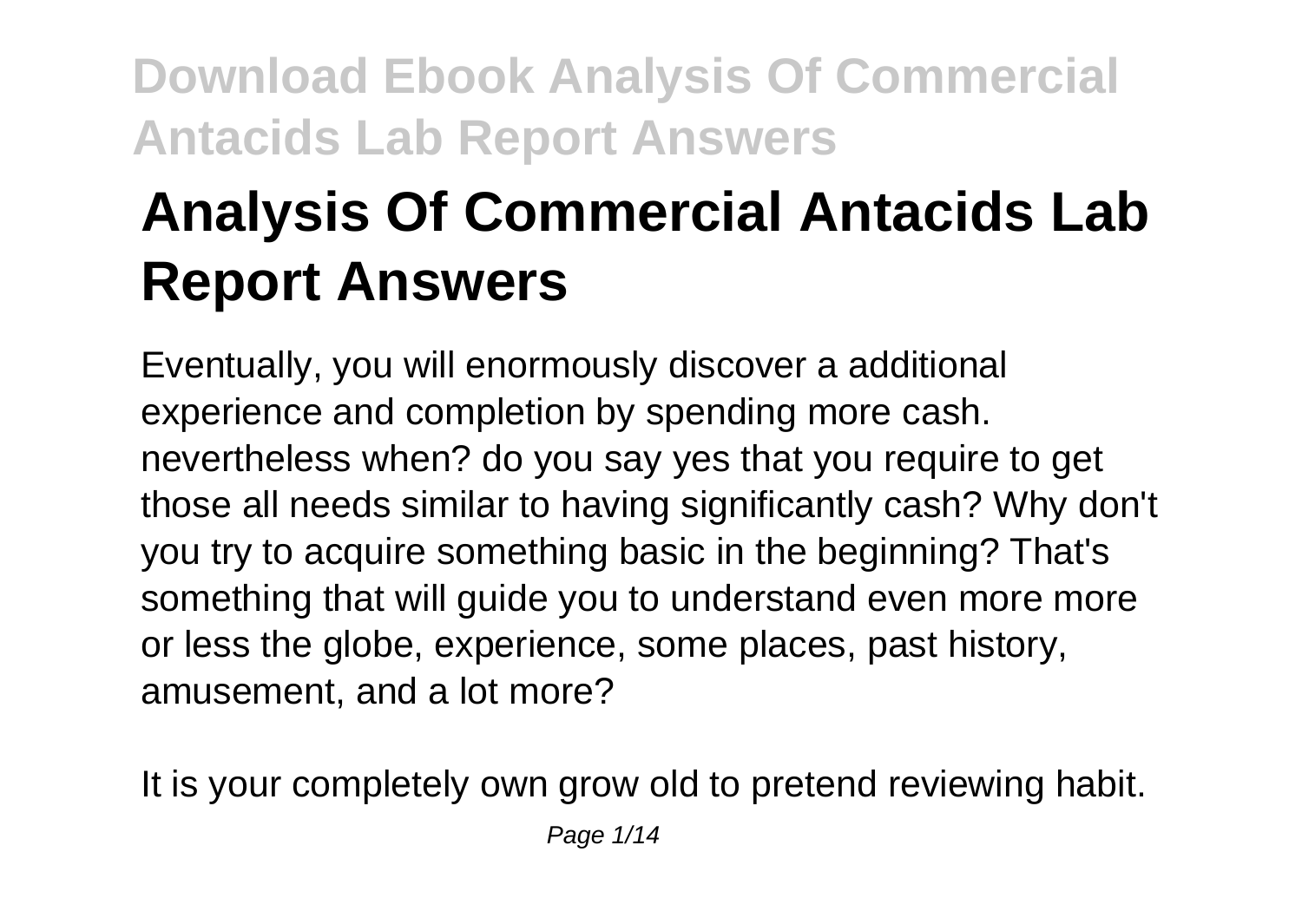in the course of guides you could enjoy now is **analysis of commercial antacids lab report answers** below.

Evaluating Commercial Antacids Commercial Antacids **Joon Lee: Evaluating Commercial Antacids** CHEM122L Experiment19 Antacid Analysis

Grade 12 student analyzed and determining the amount of hydrochloric acid in commercial antacids

Chemistry Lab Skills: AntacidThe Neutralizing Capacity of Antacid Tablets Experiment - General lab 106 and 109 Determination of acid neutralising power of a commercial antacid tablet: Back Titration Prelab #7 - Analysis of Antacids Evaluating Antacids Lab

Chemistry Lab - Analysis of Antiacid Page 2/14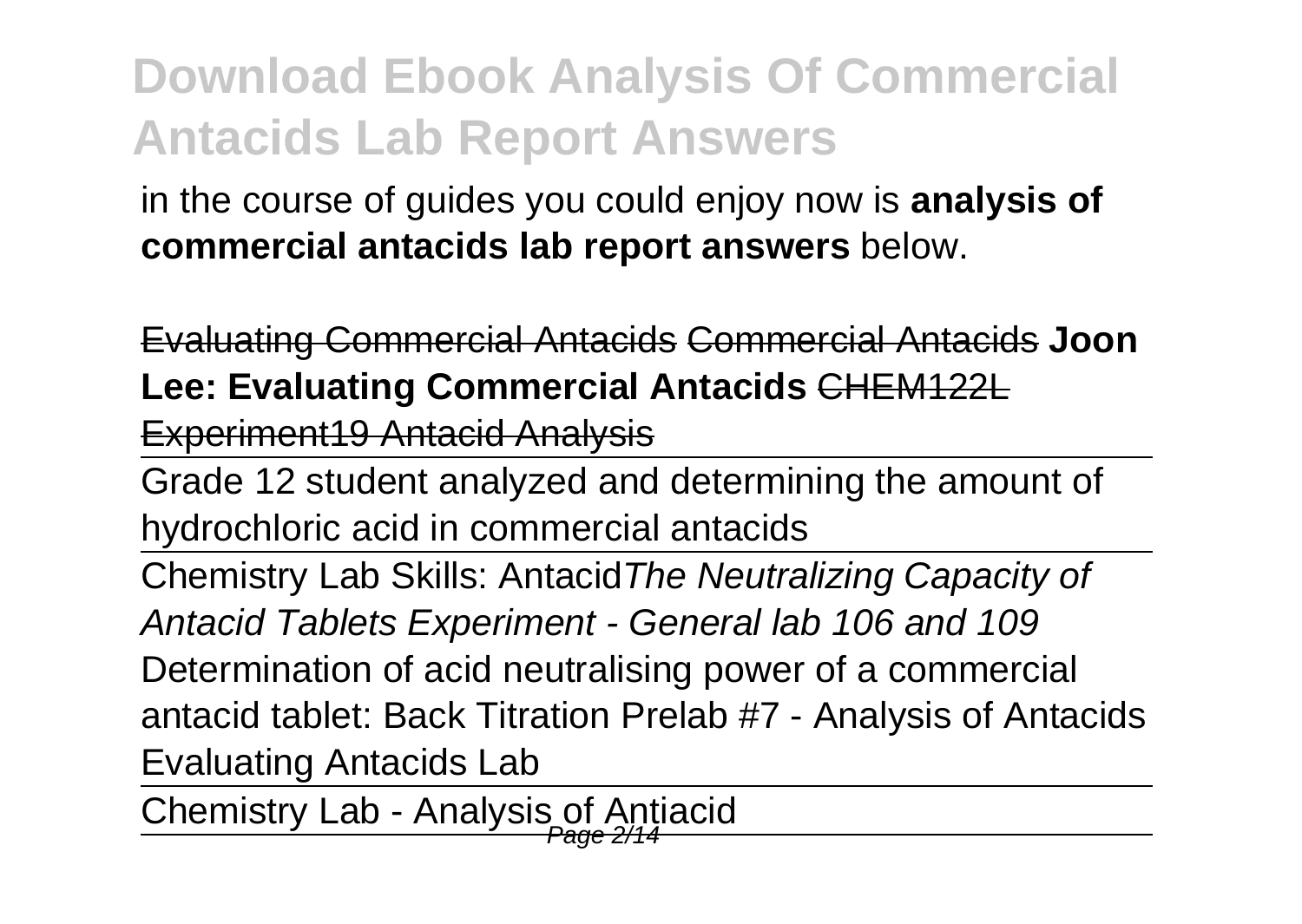Antacids Calculation Walk Through

Lab Demonstration | Acid - Base Titration. Acid Base Neutralisation Reaction Experiment Chem 1412 Lab 5 Evaluating the Efficacy of Antacids Scientific Method: Dissolving Antiacid Tablets in Water 5. Which antacid do I buy at the pharmacy? **Which Antacid is Most Effective?** Tums and other Antacids - Best for your Acid Reflux/GERD or not? Part 1 How Anti Acid Reflux Product Gaviscon Works Titration of HCl with NaOH

Antacid Analysis

Evaluating the Efficacy of Antacids Lab #5

Antacid Investigation TUMS LAB Calculations Review Lab 1 Analysis of an Antacid CHM1025L-Antacids Lab Which Antacid is the Most Effective at Relieving Heartburn *Antacio*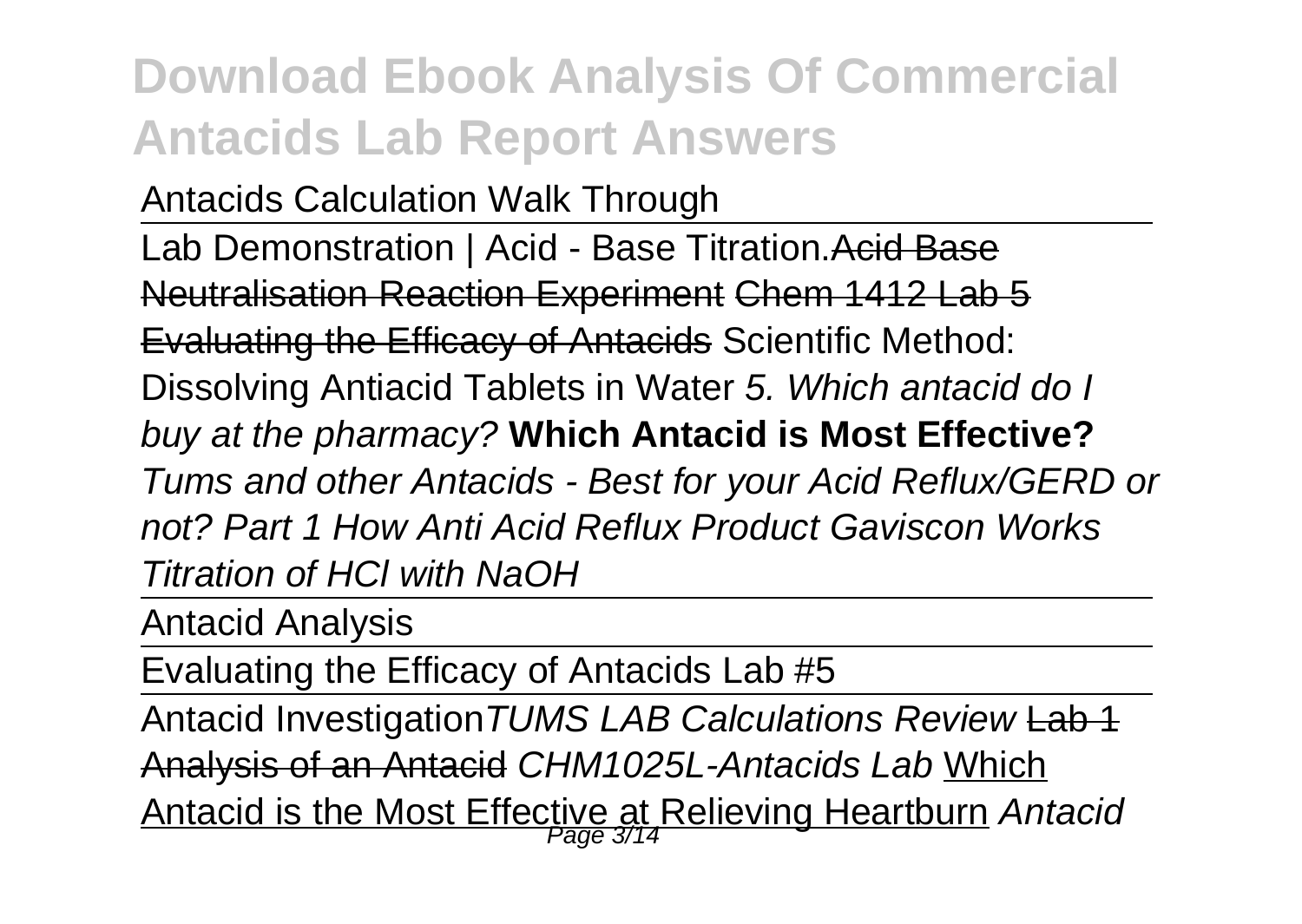Lab Analysis Of Commercial Antacids Lab 768 Words4 Pages. CHM 2046L Lab Report: Antacids. Katie Wong. Lab Partner: Kealie Do. June 27, 2017. Abstract: The build up of stomach acid may cause irritation and excess pain to individuals. Luckily, antacids being a weak base can help relieve the symptoms and pain. Antacids, such as Gelusil, Medi-Firs, Alka Seltzer, and Alcalak are neutralizing agents of acids that become helpful to the human body when heartburn occurs.

#### Lab Report On Antacids - 768 Words | Bartleby

A sample of the antacid will be dissolved in hydrochloric acid and water and heated. Once the solution is cooled, it will be titrated until it has reaches a neutral state. By subtracting, the Page 4/14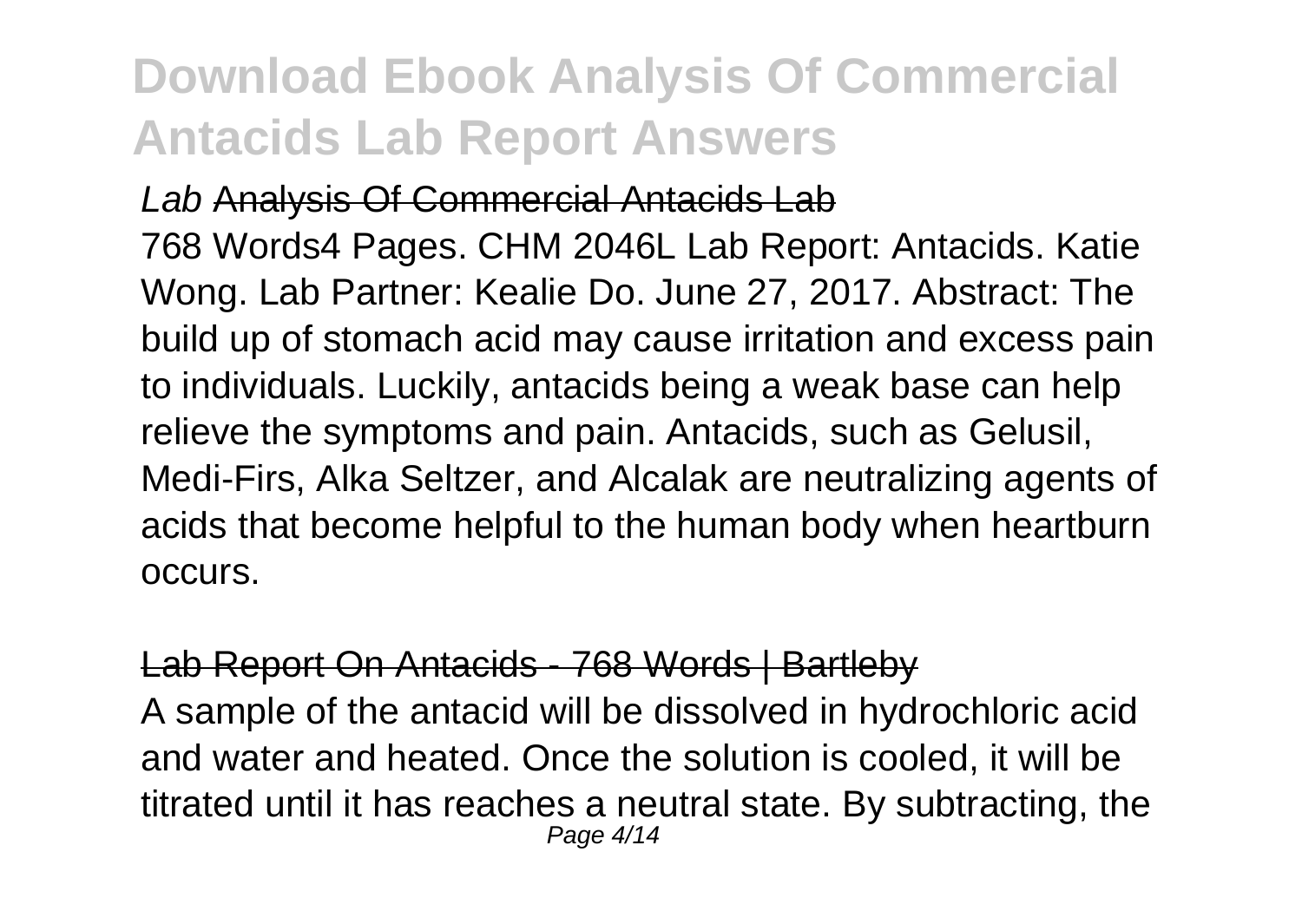amount of acid that was neutralized only by the antacid can be determined.

Lab Report #7 - Analysis of Commercial Antacid Tablets Lab ...

Label the flask ANTACID 1. Record the weight of the tablets you are going to analyze to the nearest mg in your lab notebook. Add 50.00 mL of hydrochloric acid solution (labeled ~0.50 M) with a buret to the flask containing the tablet. Record into your lab notebook the exact volume of acid used.

#### ANALYSIS OF STOMACH ANTACID TABLETS

Antacid Analysis: A Back-Titration Learning Goals 1. Use a back-titration to determine the amount of acid neutralized by Page 5/14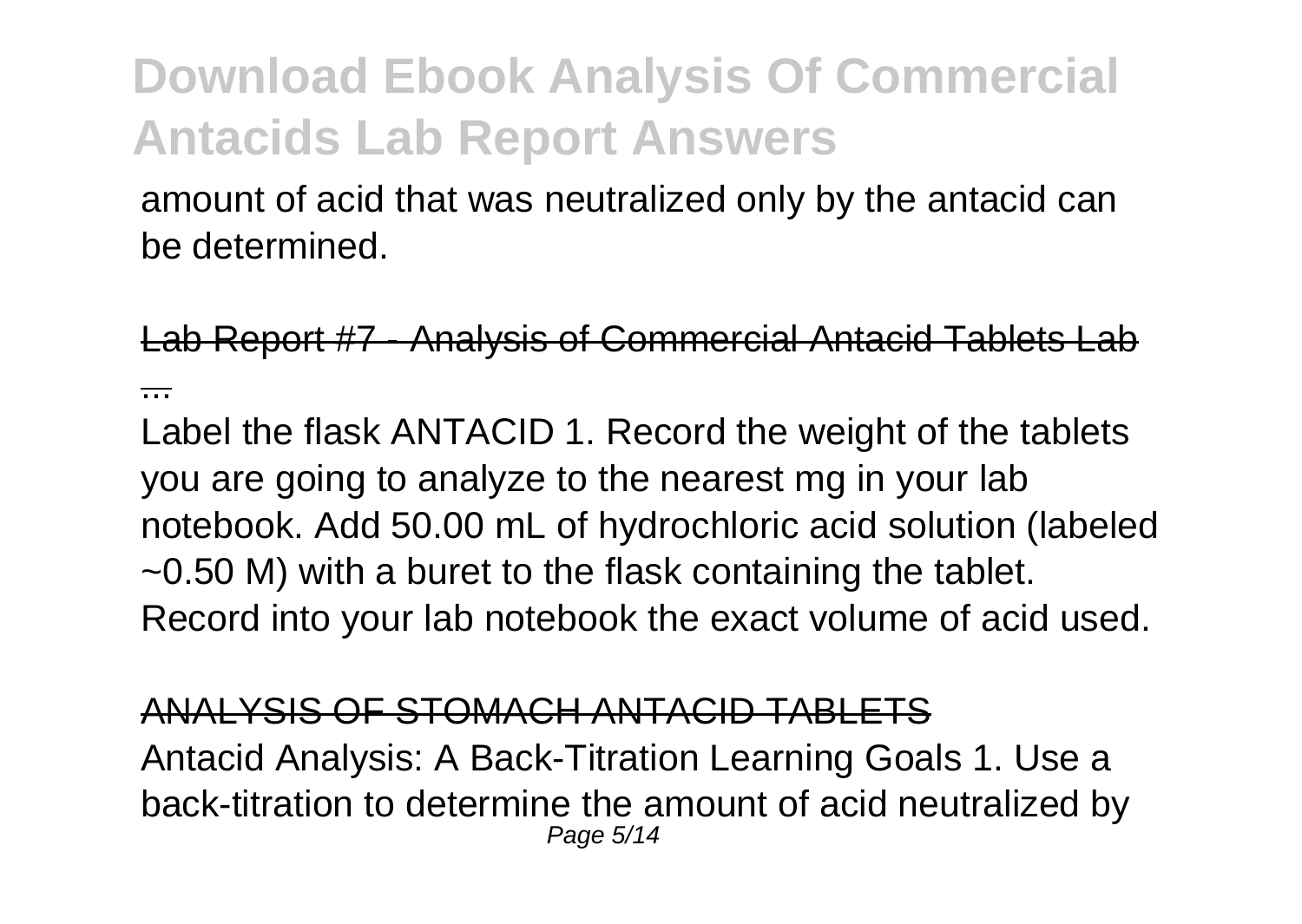two different antacid tablets. 2. Compare the active ingredients in two different antacid tablets to find the most effective neutralizer of dilute acid. 3. Use the class data to determine the most cost effective brand of antacid tablet.

#### Antacid Analysis: A Back-Titration

Antacids are bases that react stoichiometrically with acid. The number of moles of acid that can be neutralized by a single tablet of a commercial antacid will be determined by back titration. To do the experiment, an antacid tablet will be dissolved in a known excess amount of acid.

Lab 4 - Determination of the Amount of Acid Neutralized by Antacid Analysis Lab Report - Gerd Heartburn and Acid Page 6/14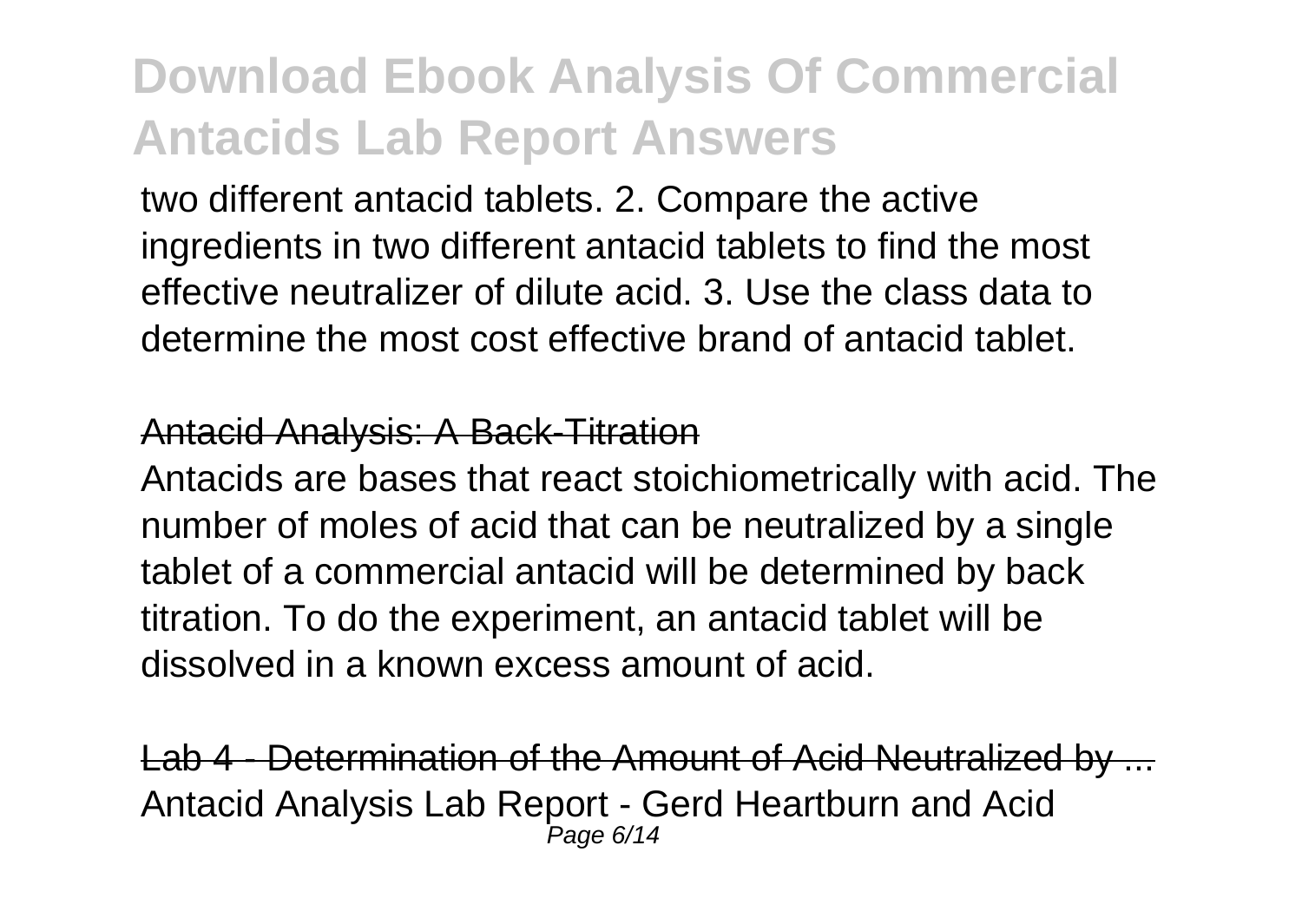Reflux 1 Experiment 7: Titration of an Antacid Objective: In this experiment, you will standardize a solution of base using the analytical...

Antacid Titration Lab Report Answers - Uproxx Analysis of Commercial Antacids Lab? for sample A- Tums. It is \$3.80 for 56 doses. There is 5.9 grams in every dose. sample B- Rolaids. It is \$3.80 for 88 doses. There is 2.72 grams in every dose. sample C- Alka Seltzer. It is \$5.45 for 36 doses. There is 6.49 grams in every dose. sample D-Baking Soda.

Analysis of Commercial Antacids Lab? | Yahoo Answers Analysis of Commercial Antacids Lab? We did a lab where Page 7/14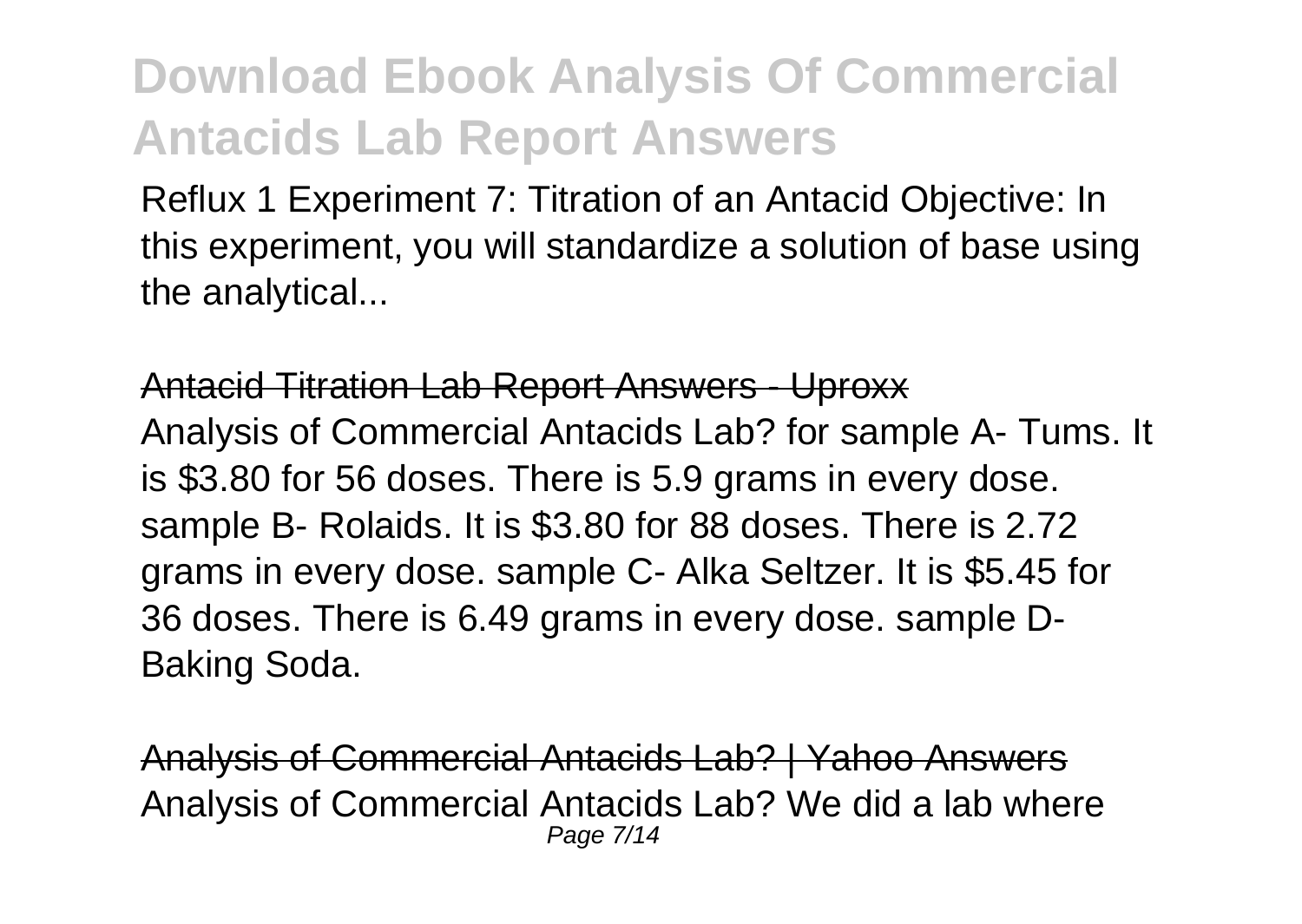we tritrated antacids with NaOH after dissolving in HCl. Given this information: Sample Cost/dose grams/dose. A \$3.8/56 5.9/dose. B \$3.8/88 2.72/dose. C \$5.45/36 6.49/dose ...

Analysis of Commercial Antacids Lab? | Yahoo Answers To get started finding Analysis Of Commercial Antacids Lab Report Answers , you are right to find our website which has a comprehensive collection of manuals listed. Our library is the biggest of these that have literally hundreds of thousands of different products represented.

Analysis Of Commercial Antacids Lab Report Answers ... Results: From Part A of this experiment, it was found that the average volume of titrant used to complete the reaction was Page 8/14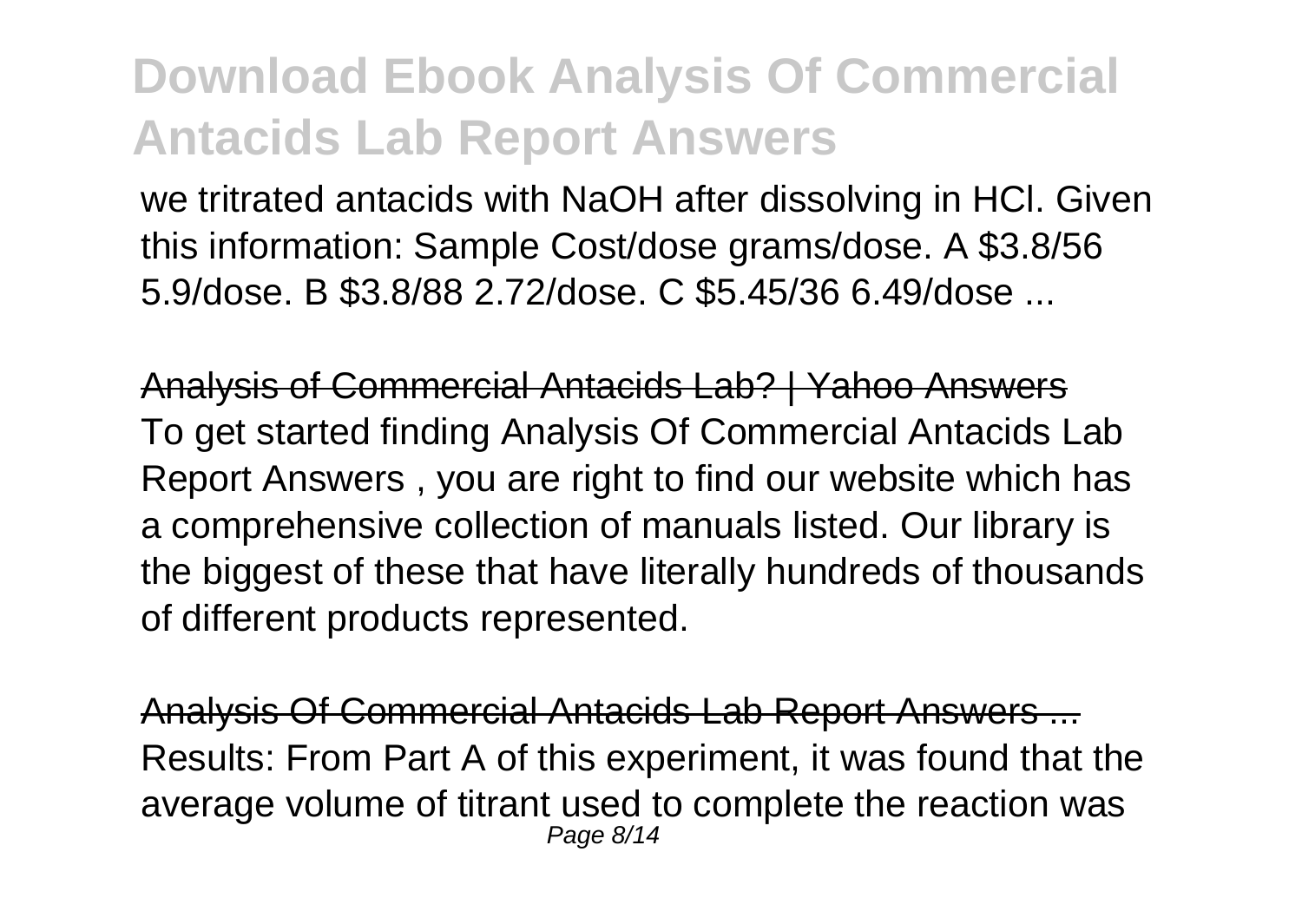approximately 26.05 mL meaning that it took about 26 mL of NaOH (ag) for the moles of each reagent to equal each other. This makes sense considering that both are stoichiometrically equivalent given their common molar coefficient.

Acid-Base Titrations: Standardization of NaOH and Antacid Chemistry 104: Analysis of Commercial Antacid Tablets. Hydrochloric acid (HCl) is one of the substances found in gastric juices secreted by the lining of the stomach. HCl is needed by the enzyme pepsin to catalyze the digestion of proteins in the food we eat. Heartburn is a symptom that results when the stomach produces too much acid (hyperacidity).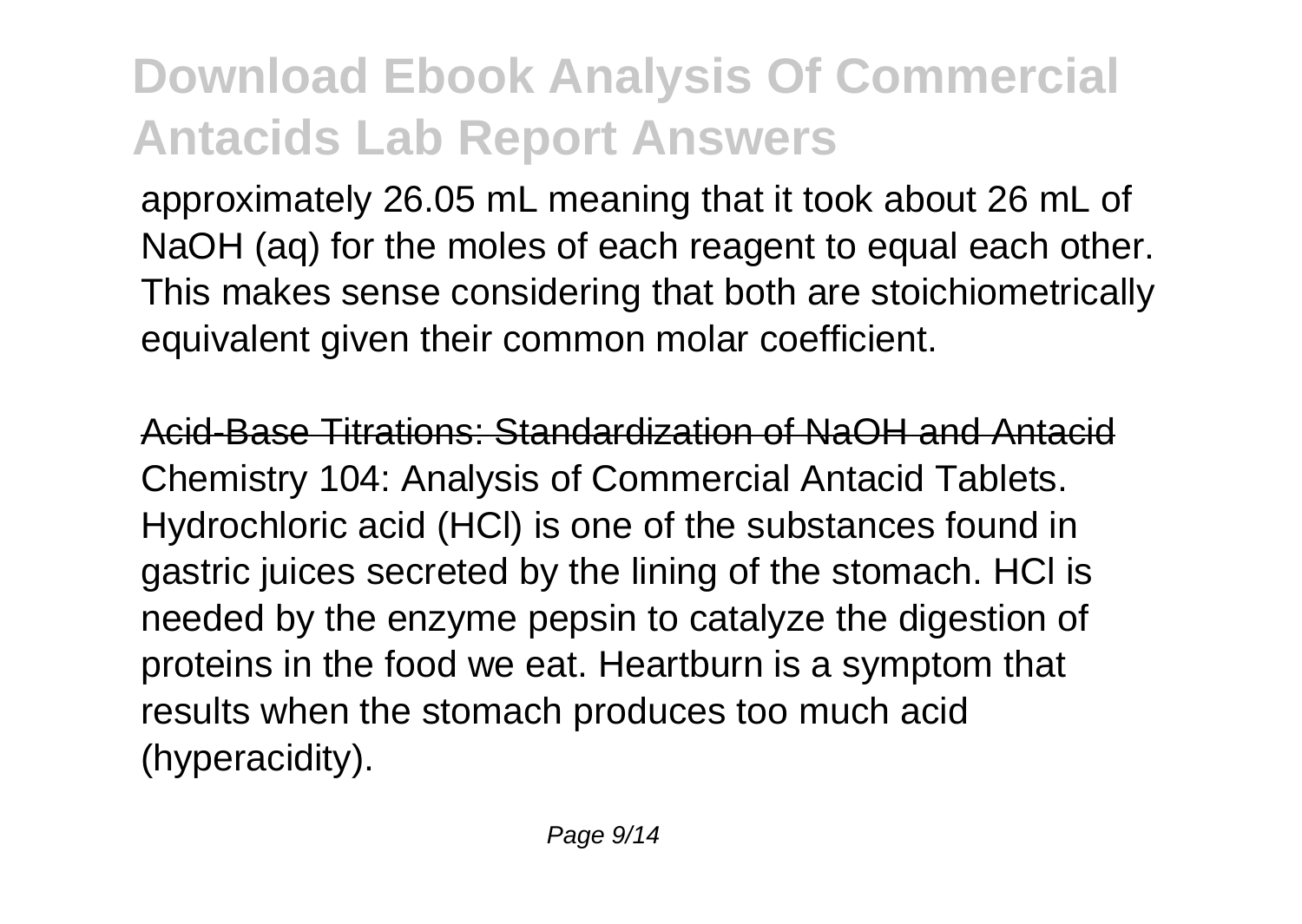#### Chemistry 104: Analysis of Antacid Tablet

Antacid Report. The purpose of this lab is to determine, by testing several dissolved commercial antacid solutions, which can best neutralize acid and is the most effective for heartburn. Hypothesis: If all three different types of Antacid were tested and neutralized with the Hydrochloric acid, then the one that would be the most effective antacid would be the TUM's Ultra Strength Calcium because it is larger and because it is Ultra Strength, it should be more effective.

#### Antacid Report Essay - 1470 Words

This video describes how to calculate the cost effectiveness of an antacid tablet by using data gathered from a titration experiment. Detailed discussion on ...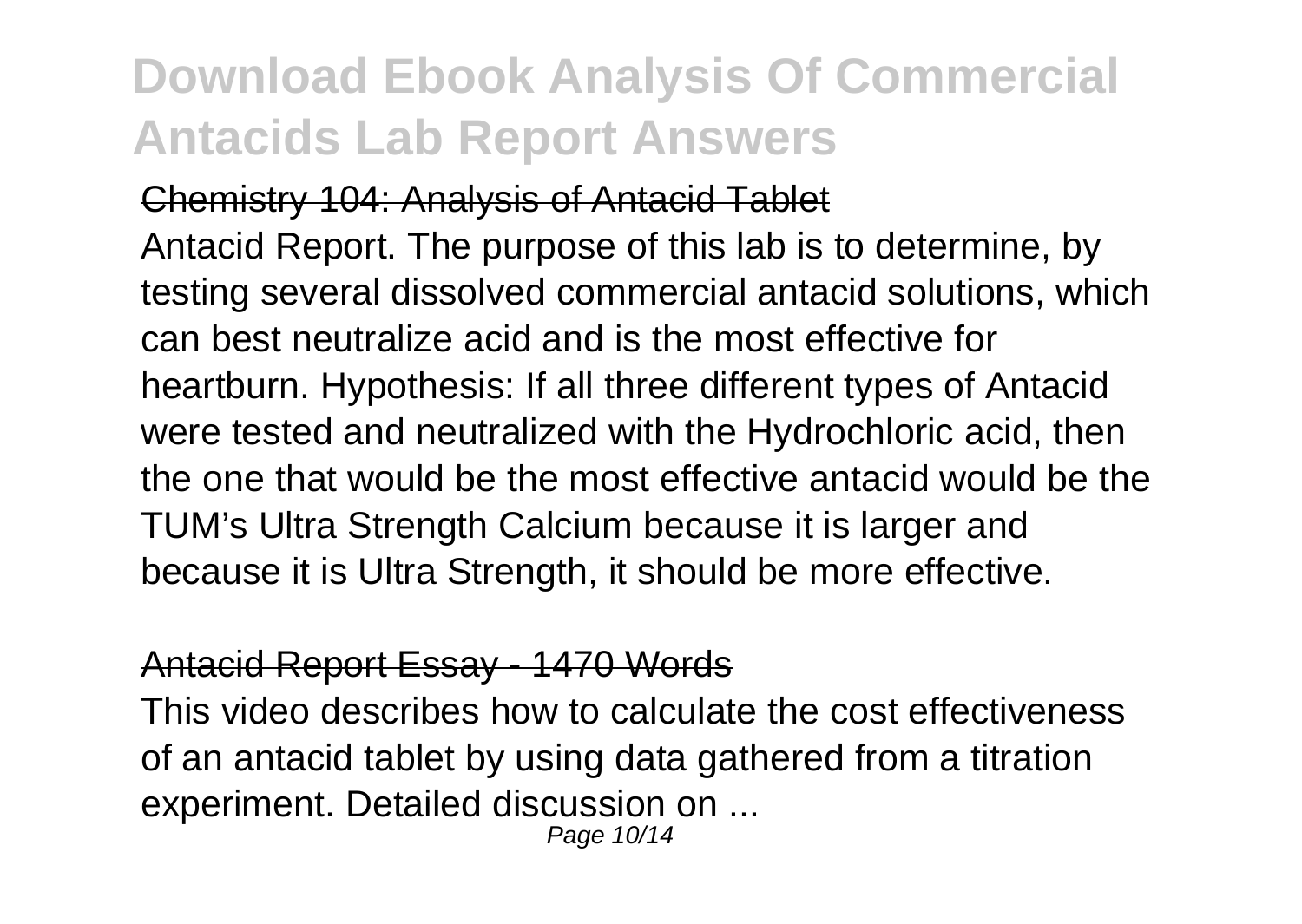### Antacid Lab - YouTube

An Analysis of Commercial Antacids Page 2 In this experiment, a portion of an antacid tablet will be dissolved in 50.00 mL of standard 0.100 MHCI solution simulating stomach acid. The antacid will neutralize some of the known amount of acid present in the sample of acid.

### Solved: EXPERIMENT 19 An Analysis Of Commercial Antacids A ...

The aim of this laboratory experiment is to quantify the amount of HCl neutralized by two different antacids. The active pharmaceutical ingredients (APIs) in antacids work by either raising the pH and/or by buffering the solution so it is Page 11/14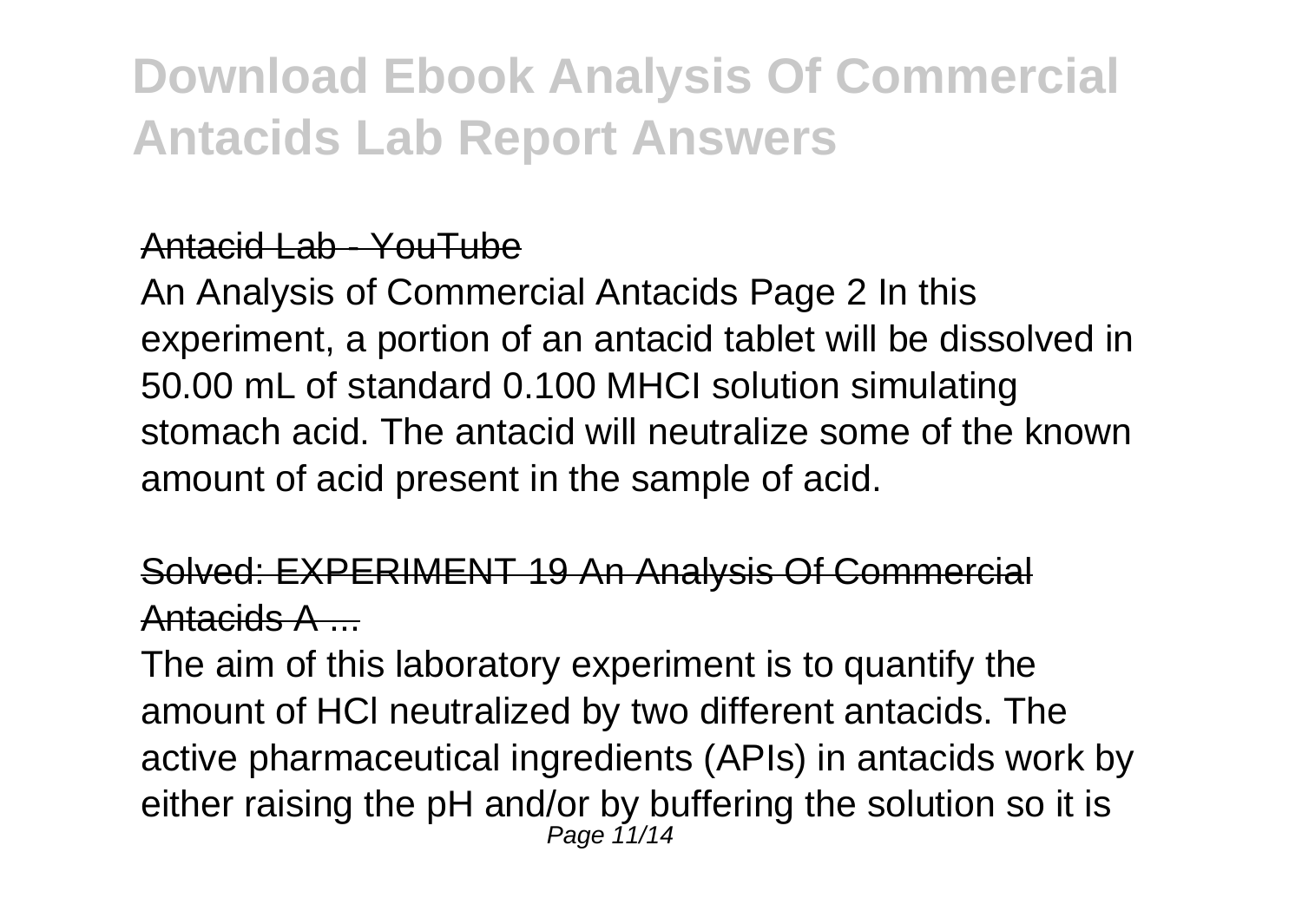resistant to further pH change. This lab will deal with antacids that work through Figure 1.

Antacid Comparison Laboratory Instructor's Version To analyze the given samples of commercial antacids by determining the amount of hydrochloric acid they can neutralize. 5 VINAY KUMAR XII A. 6. INTRODUCTION Digestion in the stomach results from the action of gastric fluid, which includes secretions of digestive enzymes, mucous, and hydrochloric acid.

Chemistry investigatory project on antacids It would seem possible to perform the analysis of the antacids in a similar fashion to that used in the last experiment, i.e. Page 12/14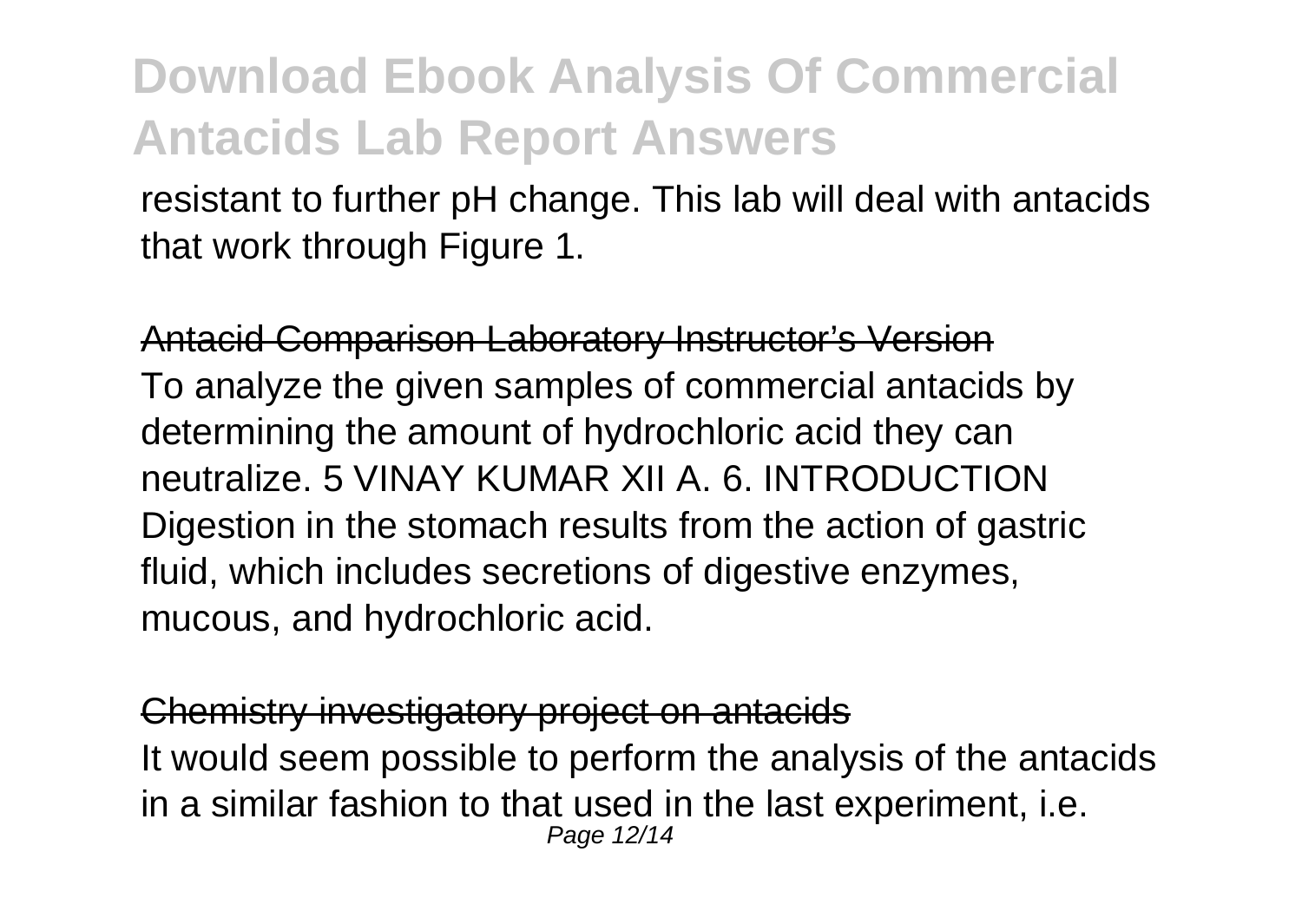dissolve the antacid in water, add an indicator and titrate with a base whose concentration is known. However, there are prohibitive drawbacks to this: 1. The active ingredients are at best, only sparingly soluble in water.

Experiment 3 Stoichiometry – Solution/Solution Evaluating calculate how much acid reacted with the antacid. This method of analysis is called a back-titration. The reactions above are reversible, which means that CO2 dissolved in water will produce some carbonic acid. This acid will react with the NaOH we are titrating and give us inaccurate results.

Titration of a Commercial Antacid View Lab Report - Tums Lab.doc from SAM 1010 at Taylor's. Page 13/14